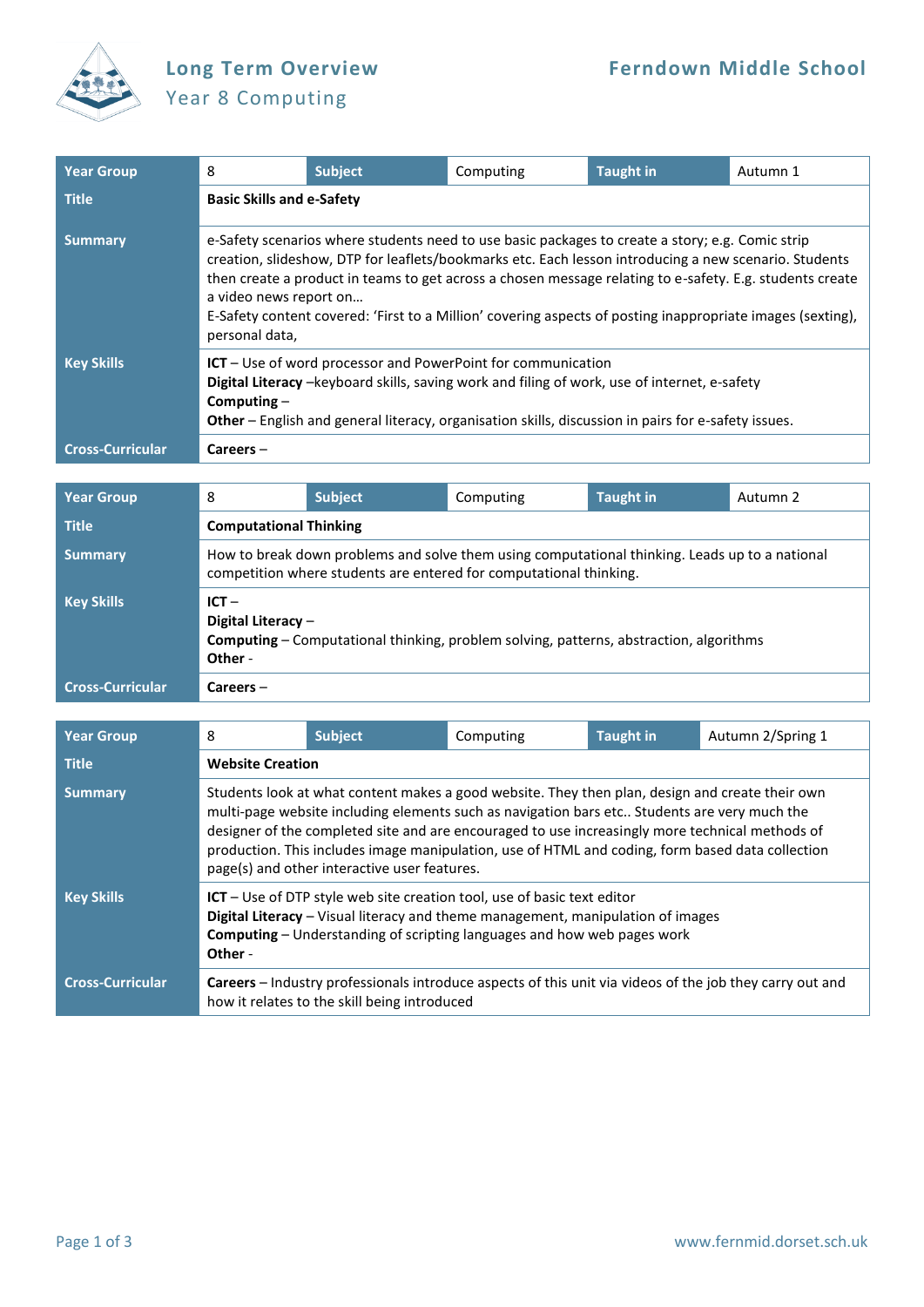

## Year 8 Computing

| <b>Year Group</b>       | 8                                                                                                                                                                                                                                                                      | <b>Subject</b>                           | Computing | <b>Taught in</b> | Autumn 1 |  |  |  |
|-------------------------|------------------------------------------------------------------------------------------------------------------------------------------------------------------------------------------------------------------------------------------------------------------------|------------------------------------------|-----------|------------------|----------|--|--|--|
| <b>Title</b>            |                                                                                                                                                                                                                                                                        | <b>Shop Budget and Business planning</b> |           |                  |          |  |  |  |
| <b>Summary</b>          | Students create and setup branding and advertising/leaflet for their own shop. They then create a<br>budget for the business using a spreadsheet. The students ensure that their business is making a profit<br>and reacts to sales data in prediction of profits etc, |                                          |           |                  |          |  |  |  |
| <b>Key Skills</b>       | $ICT - DTP$ skills and Spreadsheets (formatting, calculations, formulae etc.)<br>Digital Literacy -<br>Computing $-$<br>Other - Enterprise discussion, Maths/numeracy: calculations and formulae/graphs etc.                                                           |                                          |           |                  |          |  |  |  |
| <b>Cross-Curricular</b> | $Careers -$                                                                                                                                                                                                                                                            |                                          |           |                  |          |  |  |  |

| <b>Year Group</b>       | 8                                                                                                                                                                                                                                                                                                                                                                                                                                                                                                                             | Subject                                    | Computing | <b>Taught in</b> | Spring 1 |  |  |  |
|-------------------------|-------------------------------------------------------------------------------------------------------------------------------------------------------------------------------------------------------------------------------------------------------------------------------------------------------------------------------------------------------------------------------------------------------------------------------------------------------------------------------------------------------------------------------|--------------------------------------------|-----------|------------------|----------|--|--|--|
| <b>Title</b>            |                                                                                                                                                                                                                                                                                                                                                                                                                                                                                                                               | Physical Computing - Use of BBC Micro:Bits |           |                  |          |  |  |  |
| <b>Summary</b>          | Use of an online programming tool to create a block or text based program that is then tested on the<br>Micro:Bit. Students start by looking at the nature of physical computing hardware and then program<br>this to carry out a series of increasingly complex problems. Students create own Magic 8 Ball/fortune<br>teller that reacts to user inputs. This is then built on to create music, and other game related scenarios.<br>(Note - this unit builds on work carried out in Year 7 and extends programming aspects) |                                            |           |                  |          |  |  |  |
| <b>Key Skills</b>       | $ICT -$<br>Digital Literacy -<br><b>Computing</b> – Use of inputs and outputs, algorithms and programming in a text-based language, use of<br>variables and selection.<br>Other - Music sequencing and creating basic music track from notes/tones                                                                                                                                                                                                                                                                            |                                            |           |                  |          |  |  |  |
| <b>Cross-Curricular</b> | $Careers -$                                                                                                                                                                                                                                                                                                                                                                                                                                                                                                                   |                                            |           |                  |          |  |  |  |

| <b>Year Group</b>       | 8                                                                                                                                                                                                                                                                                                        | <b>Subject</b>                                  | Computing | <b>Taught in</b> | Spring 2 |  |  |
|-------------------------|----------------------------------------------------------------------------------------------------------------------------------------------------------------------------------------------------------------------------------------------------------------------------------------------------------|-------------------------------------------------|-----------|------------------|----------|--|--|
| <b>Title</b>            |                                                                                                                                                                                                                                                                                                          | Graphics – Image Manipulation and Drawing tools |           |                  |          |  |  |
| <b>Summary</b>          | Students use a photo manipulation package to integrate an image from one location to another and<br>carry out a task where use of drawing tools to design a building/room (possibly in 3D). This unit brings<br>together skills from previous years so that a more complex item is created in each case. |                                                 |           |                  |          |  |  |
| <b>Key Skills</b>       | $ICT -$<br><b>Digital Literacy</b> – Selecting and manipulating images<br><b>Computing</b> – Understanding of 3D design–bitmaps vs vector and pixels.<br>Other - Art/ visual literacy, Design Technology - 3D design and CAD                                                                             |                                                 |           |                  |          |  |  |
| <b>Cross-Curricular</b> | $Careers -$                                                                                                                                                                                                                                                                                              |                                                 |           |                  |          |  |  |